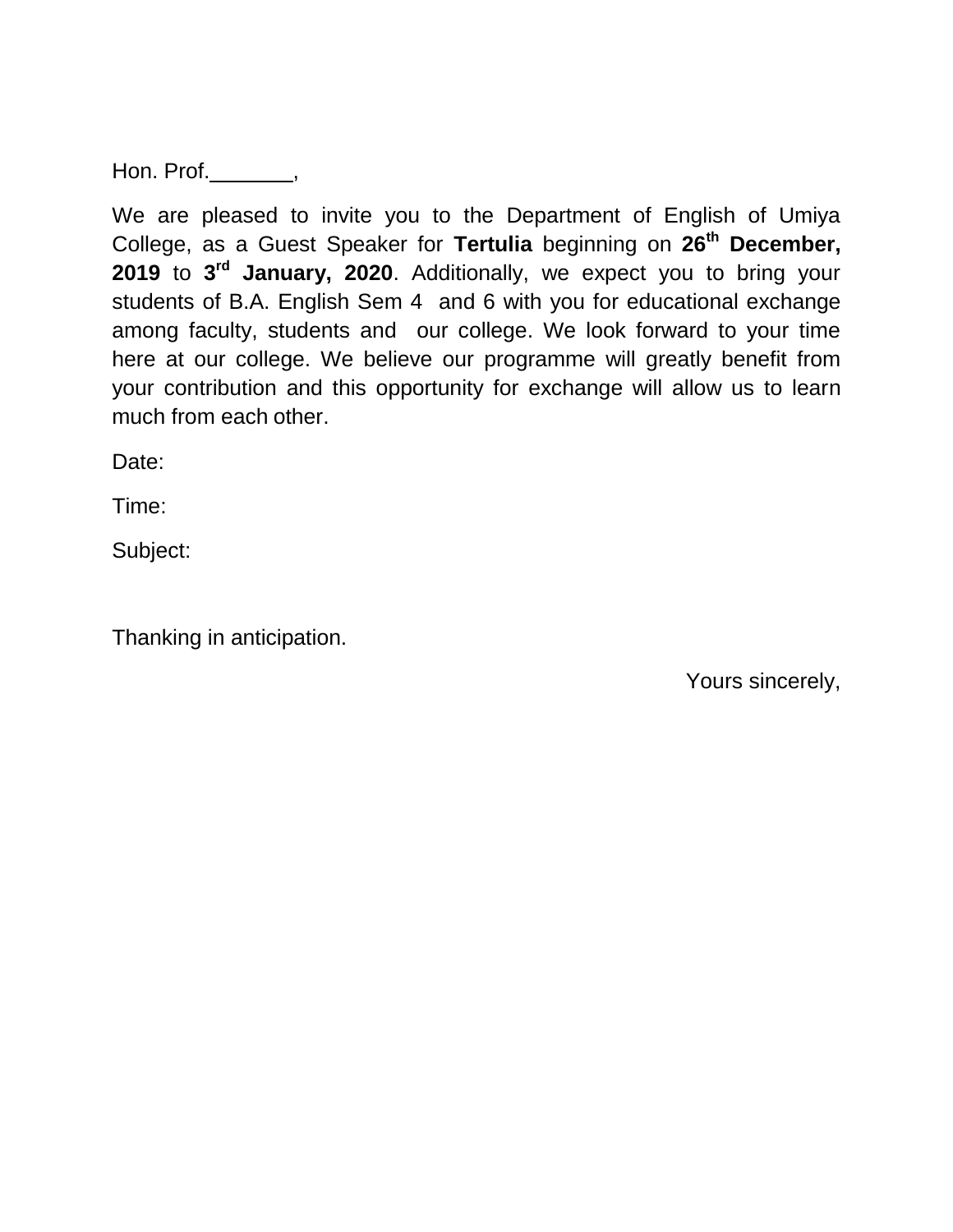## **Time Table for Tertulia**

| Da             | <b>Date</b> | <b>Name of the Faculty</b> | <b>Subject</b>                                | <b>Participants</b> |
|----------------|-------------|----------------------------|-----------------------------------------------|---------------------|
| y              |             |                            |                                               |                     |
| 1              | 26/12/2019  | Dr. Shubha Nigam           | English<br>Indian<br>Drama(Mahesh Dattani)    | 62                  |
| 2              | 27/12/2019  | Dr. Namita Sharma          | Canadian Literature<br>(Margaret<br>Lawrence) | 52                  |
| 3              | 28/12/2019  | Dr. Shobhana Nair          | Women's Writing                               | 48                  |
| 4              | 30/12/2019  | Dr. VidyaRao               | Diaspora Studies                              | 46                  |
| 5              | 31/12/2019  | Dr. KetanGediya            | Modern European<br>Theatre                    | 44                  |
| 6              | 01/01/2020  | Dr. Ajay Raval             | Gujarati Diaspora<br>Writing                  | 55                  |
| $\overline{7}$ | 02/01/2020  | Dr. KshipraPurani          | Translation<br>studies                        | 49                  |
| 8              | 03/01/2020  | Prof. Suja Alexander       | <b>ELT</b>                                    | 60                  |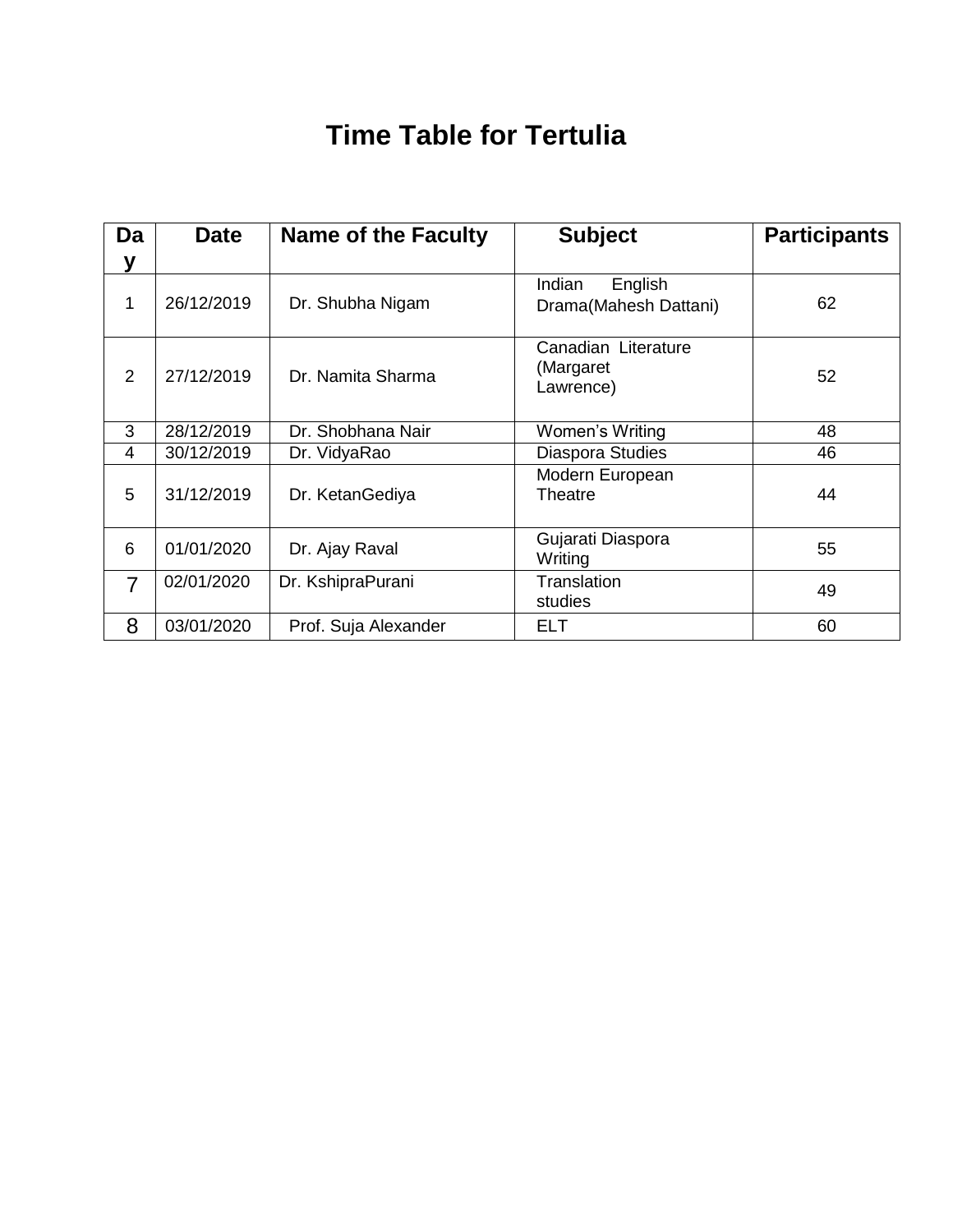#### **TERTULIA – 2019**

Date: 26<sup>th</sup> December to 3<sup>rd</sup> January, 2019-20

#### **Venue:** Umiya campus

#### **Name of the students**

- 1. Joshi Aneri Y.
- 2. Bhuva Mital K.
- 3. Chavda Vanita R.
- 4. Vaniya Mittal M.
- 5. Patel Manisha V.
- 6. Multani Muskan A.
- 7. Rajput Krishna K.
- 8. Jadav Gaytri M.
- 9. Dave Vaidehi M.
- 10.Tapodhan Vaidehi
- D. 11.Parmar Hetal
- K. 12.Darji Bhoomi Y.
- 13.Baheti Nandani R.
- 14.Purbia Meena
- 15.Patel Dhruvi A.
- 16.Patel Devanshi S.
- 17.Laniya Krishna B.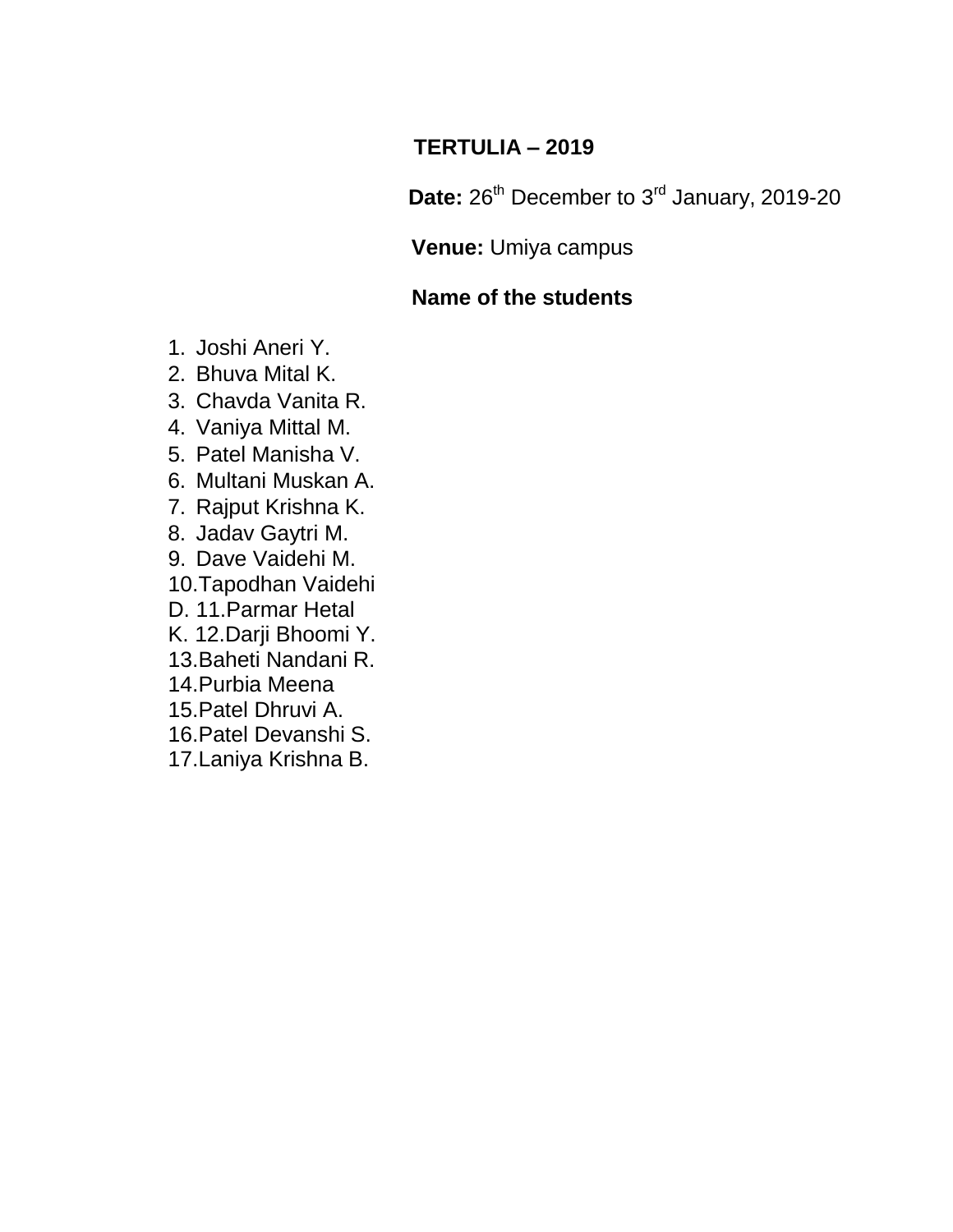### **Outcome**

- $\triangleright$  It develops reading skills.
- $\triangleright$  Widens the horizons of understanding English Literature.
- $\triangleright$  Accentuates their career goals as various modern development in the subject are presented.
- $\triangleright$  Initiates them to make research based presentations.
- $\triangleright$  Shapes up their personality as they move up for P.G. Course.
- $\triangleright$  Develops aptitude for research.
- $\triangleright$  Creates a sense of fraternity as it a city level event.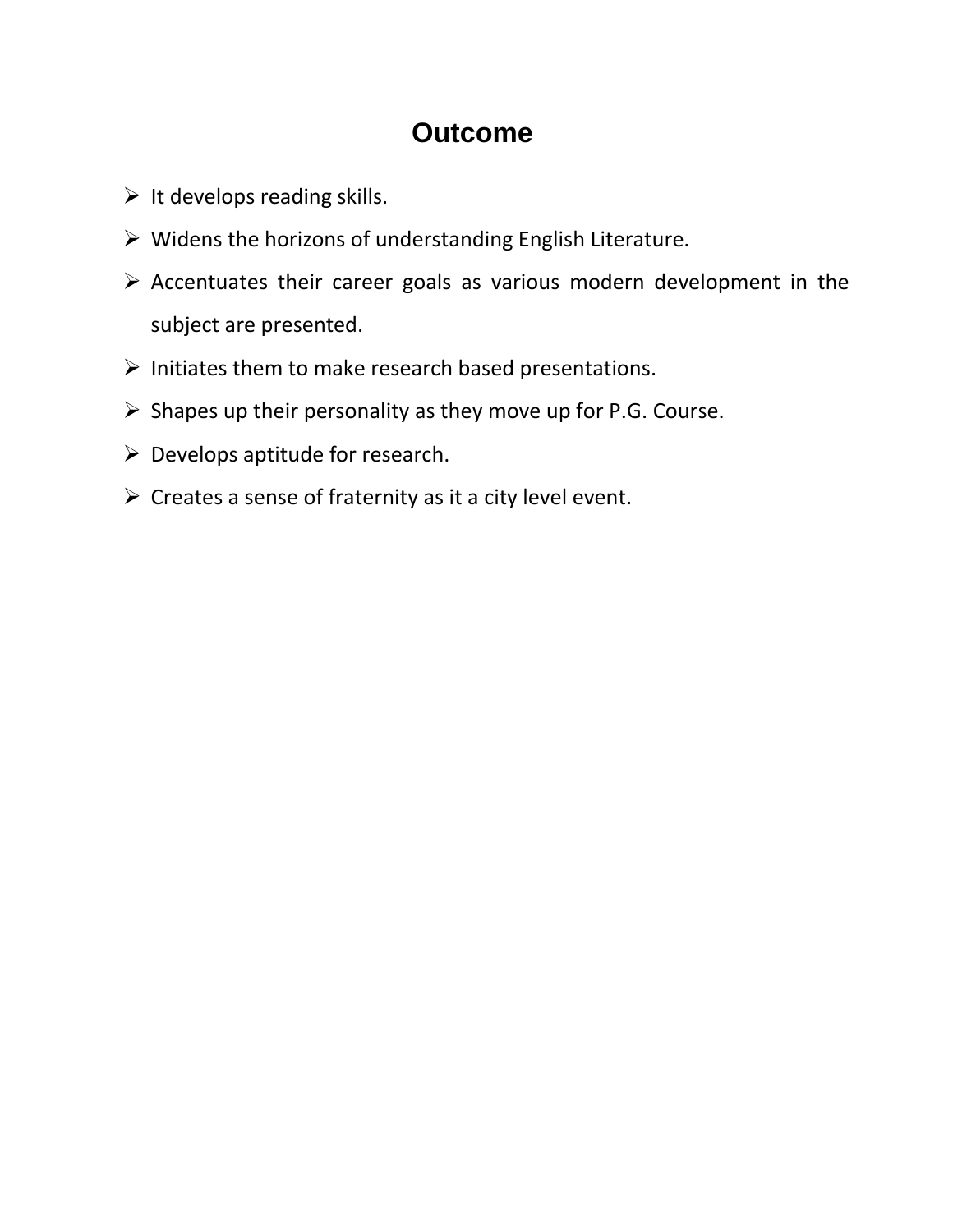**Tertulia :** English Educational Seminar for a Week (26<sup>th</sup> Dec., 19 To 3<sup>rd</sup> Jan, 20)

#### **VOTE OF THANKS**

Now it's time to say thank you to Professor. Because one scholar says:

'No duty is more urgent than that of returning thanks.'

I wish a very good morning to the honourable faculty, dignitaries and my dear friends.

I.... the student of.....- regard this as an honour and privilege to extend vote of thanks on this occasion. Today, I take this opportunity to put all my gratitude in the form of words.

First & foremost, I thank all the distinguished invitees present here, accepting our invitation.

My heartfelt thanks to the Head's of various departments and the faculty, for their valuable contribution, guidance and encouragement in all our efforts.

On behalf of all the students, I express our sincere thanks to you Sir/ Ma'am.

We have been fortunate enough to be backed by our dear and hard working principal ma'am. You have been a constant support and you gave us lot of encouragement. Thank You ma'am.

I extend my sincere thanks to the faculties and non-teaching staff for their enormous co-operation in the organization of the event.

Last but not least, I thank all the students for showing their interest in the program. I once again thank everyone for making this program successful.

Thank You & Have a Good Day to all......

Department of English,

Umiya Campus.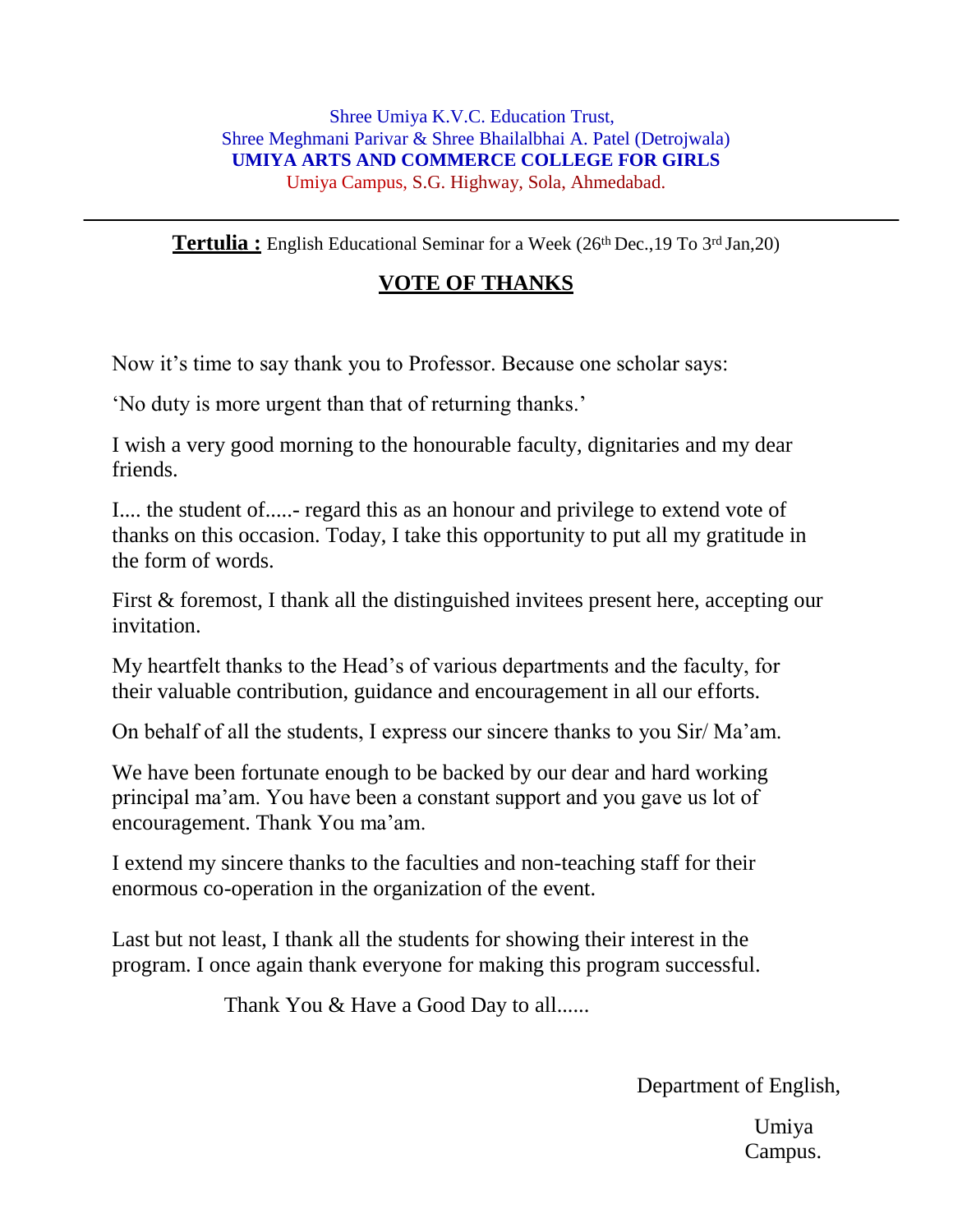#### **Tertulia**

#### **English Educational Seminar for a Week (26th Dec., 19 To 3rd Jan, 20)**

#### **LETTER OF APPRECIATION**

Respected Dr. \_\_\_\_\_\_\_\_\_\_\_\_\_\_\_\_\_\_\_\_\_\_\_\_,

On behalf of our Department of English, we wish to thank you and express our appreciation for your lectures on \_\_\_\_\_\_\_\_\_\_\_\_\_\_\_\_\_\_\_\_\_\_\_\_\_\_\_\_\_\_\_\_\_\_ on Date <u>\_\_\_\_\_\_\_\_\_\_\_\_\_\_\_\_\_</u>.

Your Presentation on \_\_\_\_\_\_\_\_\_\_\_\_\_\_\_\_\_\_\_was excellent and was thoroughly enjoyed by everyone. We appreciate you sharing your time, talent and expertise with us. The attendees thought your lecture was educational, thought provoking, and provided valuable insights.

Again, I thank you for your excellent lecture and your willingness to address and interact with us.

**DR. SANGEETA GHATE**

Principal